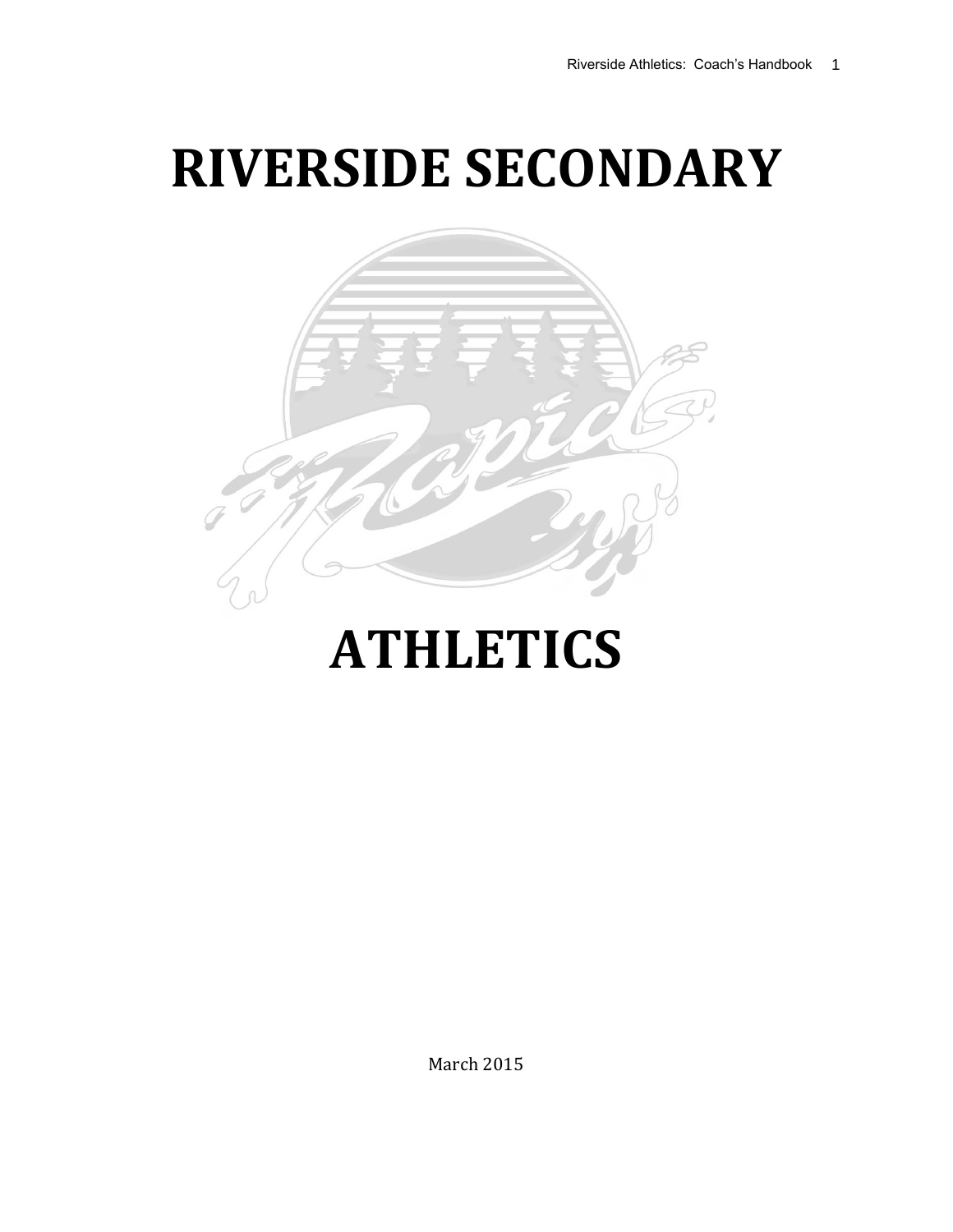# **Table of Contents**

- **1. Philosophy**
- **2. Coach's Duties**
- **3. Sponsor Coach's Duties**
- **4. Code of Ethics for Coaches and Athletes**
- **5. Letter to Parents**
- **6. Practices**
- **7. Seasons of Play**
- **8. Athletes Playing Up**
- **9. Uniforms**
- **10. First Aid Kits**
- **11. Scheduling Games, Tournaments and Practices at Riverside**
- **12. Officials**
- **13. Transportation**
- **14. Academic Work, Behaviour, Attitude**
- **15. Out of Town Competitions**
- **16. Tournaments and Exhibition Games budget Guidelines**
- **17. Fund Raising**
- **18. Team Commitment and Contribution to Athletic Program**
- **19. Participation in More Than One Sport or Other Extra-Curricular Activity Per**

**Season**

- **20. Athletic Awards**
- **21. Banners for the Gym**
- **22. Athletic Director Duties**
- **23. Athletic Fees**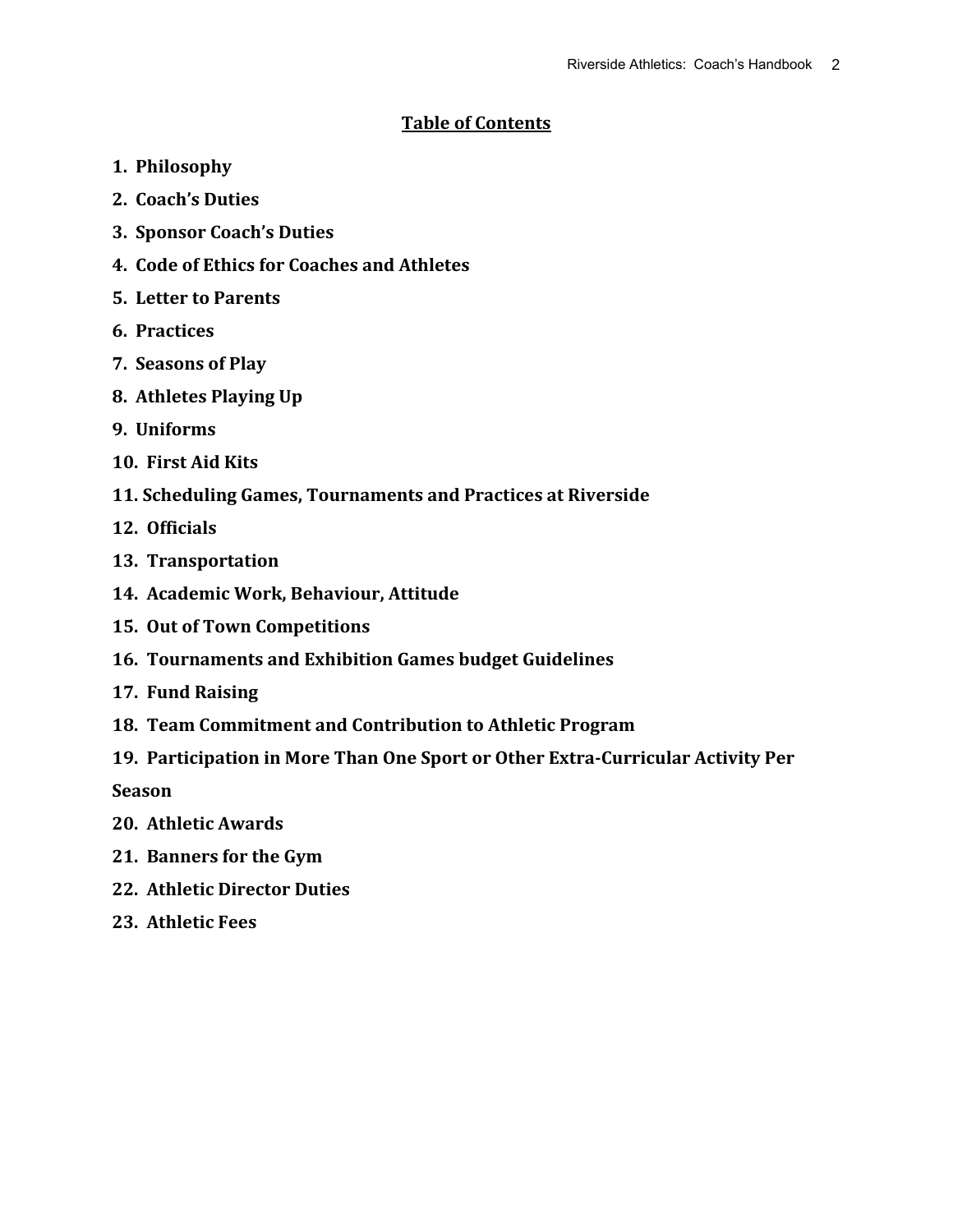# **1) PHILOSOPHY**

The Riverside Athletic Program is designed to offer all interested students the opportunity to achieve a high level of excellence in a given sport. The entire program will be operated in a context that promotes cooperation, responsibility, commitment, leadership and sportsmanship. All students who display interest, commitment, appropriate behaviour and sportsmanship should have the opportunity to participate on a team at the Grade 9 level. At the Grade 10, 11 & 12 level, wherever possible, those students who participated at the previous level should be given the opportunity to continue playing, although it is realized that this is not always possible.

*{In 2005, the definition of an excellent athletic program was determined to have these qualities:*

- *1) Success for their Players - Sometimes that means that a weak team meets a certain goal (beating a rival team as their only win all season as an example). But it also means that our teams are competitive enough to make it beyond a district level on a regular basis. We all recognized that a quality program gets results and if we want to keep quality players and/or be seen as a quality school for athletics, then we need to achieve results. The general feeling was that just coming out and having fun is not a sign of a successful program.*
- *2) Positive feeling being on a particular team - our players need to be proud of being on that team / part of Riverside athletics. Players who feel they have accomplished something / competing at the highest level possible. Some years, it will be an accomplishment to make it to districts. Other years, it will be rising to play their best at Provincials.}*

# **2) COACH'S DUTIES**

- Read Coach's and Athlete's code of ethics.
- Sign BCSS Coach's Code of Conduct.
- Read Coach's Handbook
- Administration
	- Ensure that Karelo Registration and Consent lists are confirmed before a player participates in the given sport
	- Confirm STARS Registration forms:
	- Complete Driver Certification form for themselves (submit to Athletic Director)
	- Ensure that any assistant coach, who is not an employee with SD 43, has submitted an approved criminal record check form to coach and then pass this on to Athletic Director.
	- Coordinate distribution and collection of uniforms for your team and hand in the list to the Athletic Director. Please have players wash uniforms prior to returning them.
	- Submit game schedule to Athletic Director
	- Therefore, submit to ATHLELTIC DIRECTOR the following:
		- Signed BCSS Coach's Code of Conduct Form
		- Roster and uniform sign out sheet
		- Coach Driver certification form
		- Criminal record check for non-SD 43 coaches
		- Game Schedule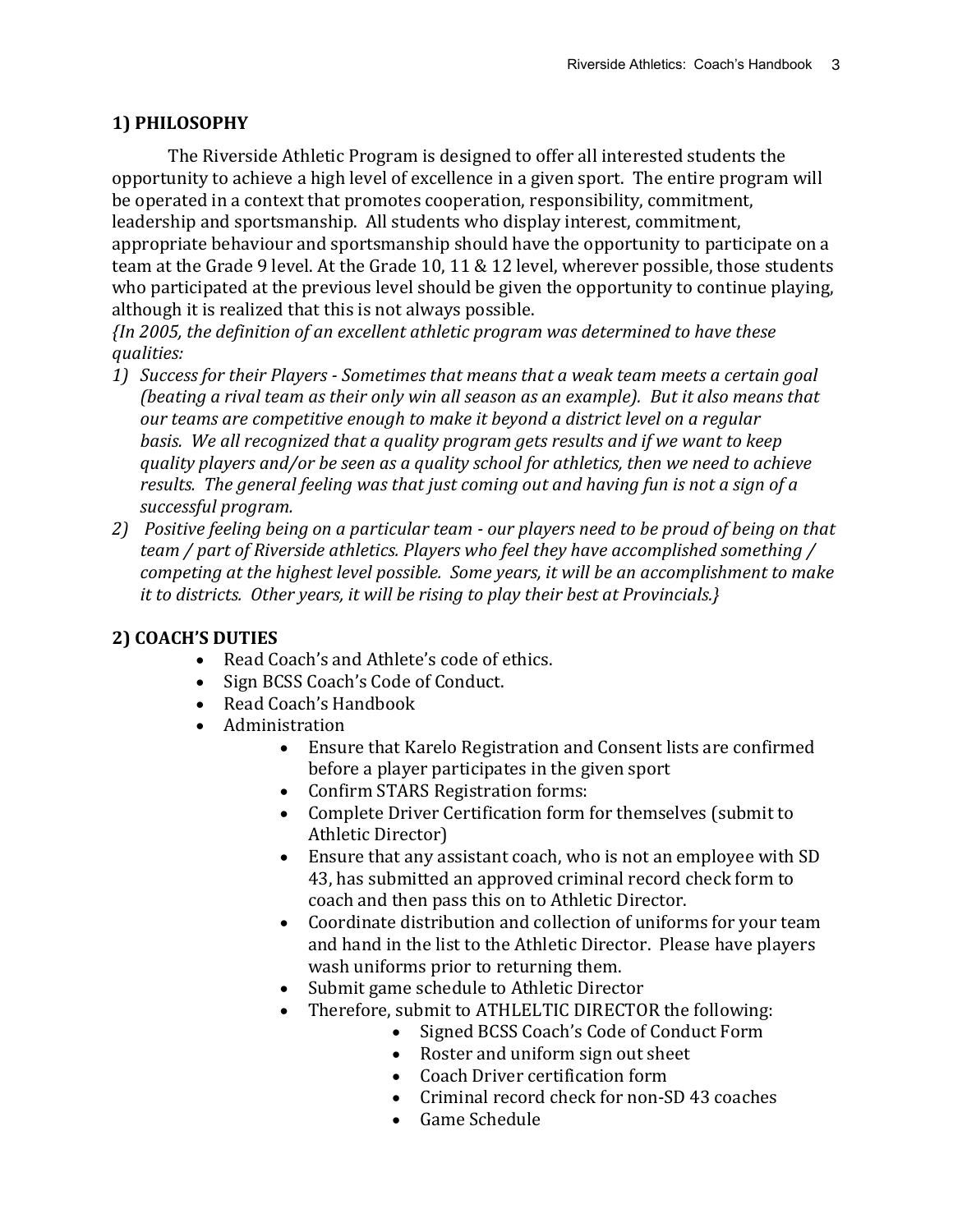- Practices and Games
	- Ensure that medical forms are always with coach when working with the team.
	- Ensure that medical kit is stocked and present for games and practices.
	- Ensure parent drivers have submitted :
		- Driver certification form
		- Driver's Abstract
		- Criminal record check
- Tournaments
	- Read Coach's Handbook section on Tournaments
	- Arrange for parent drivers (ensure Driver's Insurance form is filled out)
	- Submit proposal or discuss any out of town trips with Athletic Director and Principal
	- Be cost conscious when scheduling games
	- Attempt to avoid missing school time, wherever possible
	- Ensure all forms are handed out, completed and collected prior to any road trip including Parent Driver Insurance Form
	- Provide office staff with a roster of players missing class three days prior
	- Inform office of all road trips-leave list of students missing classes, and leave name and phone number of motel in appropriate Administrator's mailbox
	- Complete CADS absent record if you will be missing class time
	- Provide players with a homework completion form and check that players have completed the form.
- End of Season
	- Collect uniforms
	- Return uniforms and First Aid Kit to Athletic Director
	- Inform Athletic Director of any problems collecting uniforms
	- Complete Athletic Awards Form at end of season (Coach awards two players with any awards they choose. Write a brief, three sentence paragraph on why player is receiving award.)
	- Participate in selection of Athletic Award decisions
- Ongoing / As Needed
	- Advice Athletic Director of equipment issues ASAP and ensure medical kit is stocked
	- Use Ice Machine in female staff washroom in PE office when needed at Riverside.
	- If using Ice Machine, close door gently it likes to pop back open and then defrosts.
	- Coaches should not be using teachers desks in the PE Office
	- Ensure Players DO NOT USE THE PE OFFICE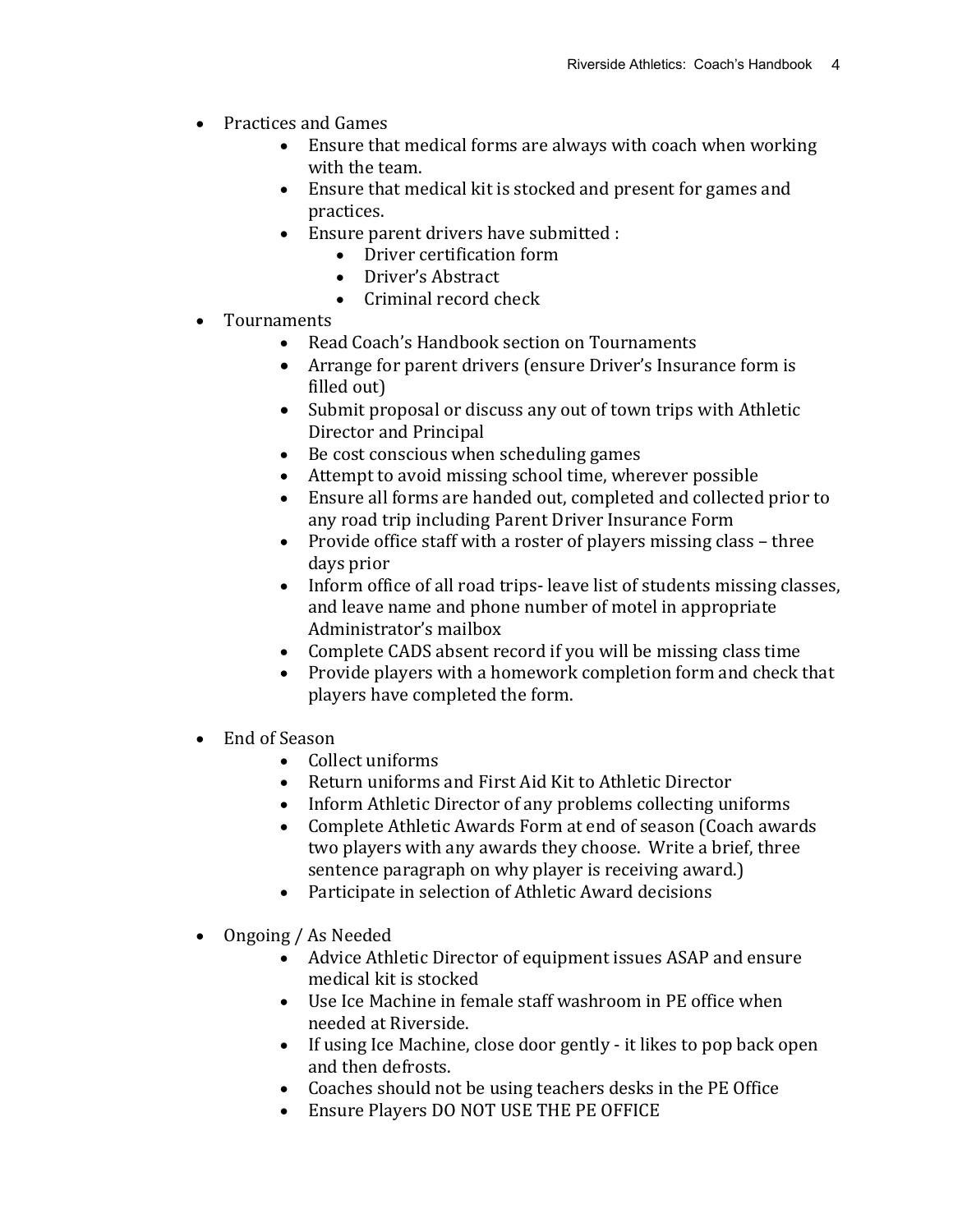- Participate in meetings
- Attend Athletic Awards Night at end of year
	- Coach will be called up to stage with team to shake hands and present photos. Emcee will read award blurbs – Coach just needs to smile and look good  $\odot$
- Respect other programs within the school
- Communicate with other coaches working with the same players

## **3) SPONSOR STAFF DUTIES**

- Ensure the "Outside Coach" has read the Coach's Handbook.
- Collect, keep a copy for yourself and submit to the Athletic Director:
	- Coach's phone number $(s)$
	- Coach's e-mail
- Ensure Criminal Record check form is completed by Community Coach.
- Be available for practices and games (How this looks will differ for each situation.
- Ensure that all the Coach's Duties are addressed.
- The sponsor staff is responsible for all decisions made at the coach's level.

## **4) CODE OF ETHICS FOR ATHLETES AND COACHES:**

## **COACH'S CODE OF CONDUCT:**

The coach/student-athlete relationship is a privileged one. Coaches play a critical role in the personal and athletic development of their students. Therefore, coaches are expected to model the fundamentally positive aspects of school sport. Coaches are responsible for their own behavior, as well as the behavior of their student-athletes. The role and conduct of a coach in a school sport setting is crucial and critical for the positive development of student-athletes. A strong code of conduct and decisive steps in dealing with violations is important.

Coaches shall:

- Recognize that school sport is an extension of the classroom, with moral and legislative obligations required of the coach at all times.
- Uphold the rules and regulations of BC School Sports, the local Athletic Association and applicable Sport Commission.
- Actively uphold the rules of the sport, the spirit of the rules of the sport and encourage student-athletes to do the same.
- Treat all participants fairly and equitably.
- Respect the judgment and interpretation of officials and require student-athletes to do the same.
- Refrain from using foul, profane, harassing or offensive language or gestures in the conduct of coaching duties.
- Refrain from using physical force of any kind in the conduct of coaching duties.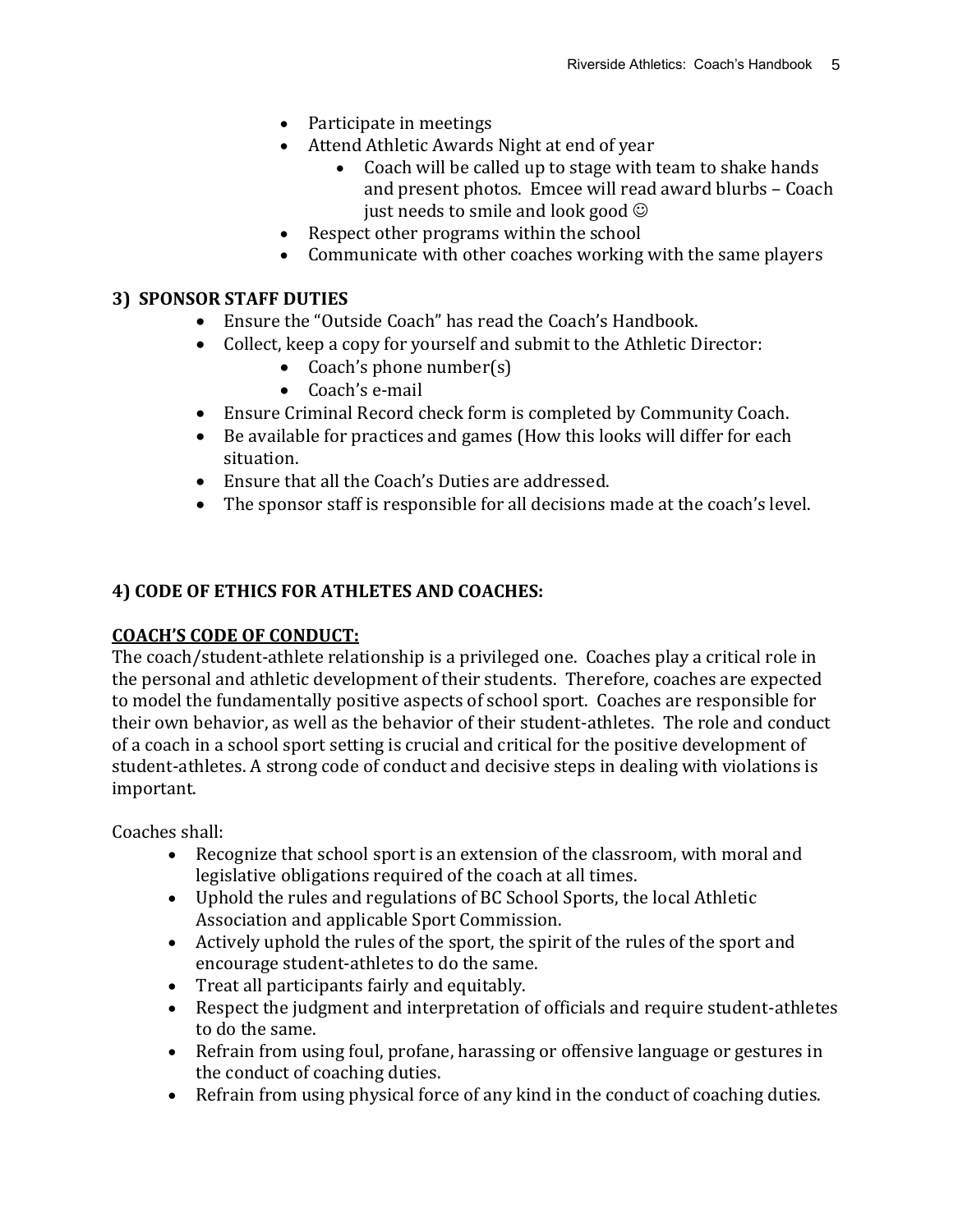- Under no circumstances encourage a student, either directly or through the influence of another party, to attend a school other than the school designated by the place of residence of the student's parent(s) or legal guardian, for the purpose of participation in school sport.
- Under no circumstances endorse or condone, either covertly or intentionally, the use of any performance-enhancing drugs by any student-athlete.
- Abstain from the use of tobacco products and alcohol while in the presence of student-athletes, and discourage their use by student-athletes.
- If not being followed, see Coach and Athletic Director (depending on situation)

## **Coaches must sign the BCSS Coach's Code of Conduct**

## **STUDENT-ATHLETE'S CODE OF CONDUCT:**

The actions of student-athletes are reflections of themselves, their team, their school and their community. A student's involvement in school sport provides opportunities and experiences that are important to the development of a well-rounded student. However, student-athletes must remember that their participation in school sport is a privilege, not a right.

Student-Athletes shall:

- Be positive role models for their sport and Riverside Secondary
- Treat everyone with respect.
	- i) Treat teammates, coaches, opponents, event organizers and spectators with respect.
	- ii) Respect and accept with dignity the decisions of officials.
	- iii) Be generous in winning and graceful in losing.
- Exercise self-control at all times.
	- i) Understand that there is no place in sport for drugs, alcohol or tobacco products, and refrain from the use of such substances.
	- ii) Refrain from the use of foul or profane language.
	- iii) Refrain from the use of physical force outside of the rules of the game.
- Play fair.
	- i) Play within the rules and the spirit of the rules of the game at all times.

## **5) LETTER TO PARENTS**

A letter from Athletic Directors on how to register and provide consent through the Karelo website should be given to athletes. Coaches are encouraged to provide team letters to summarize the season and their expectations.

All student-athletes must complete the online registration forms in order to participate. Please do not issue uniforms or allow athletes to participate in any games until this registration process is confirmed.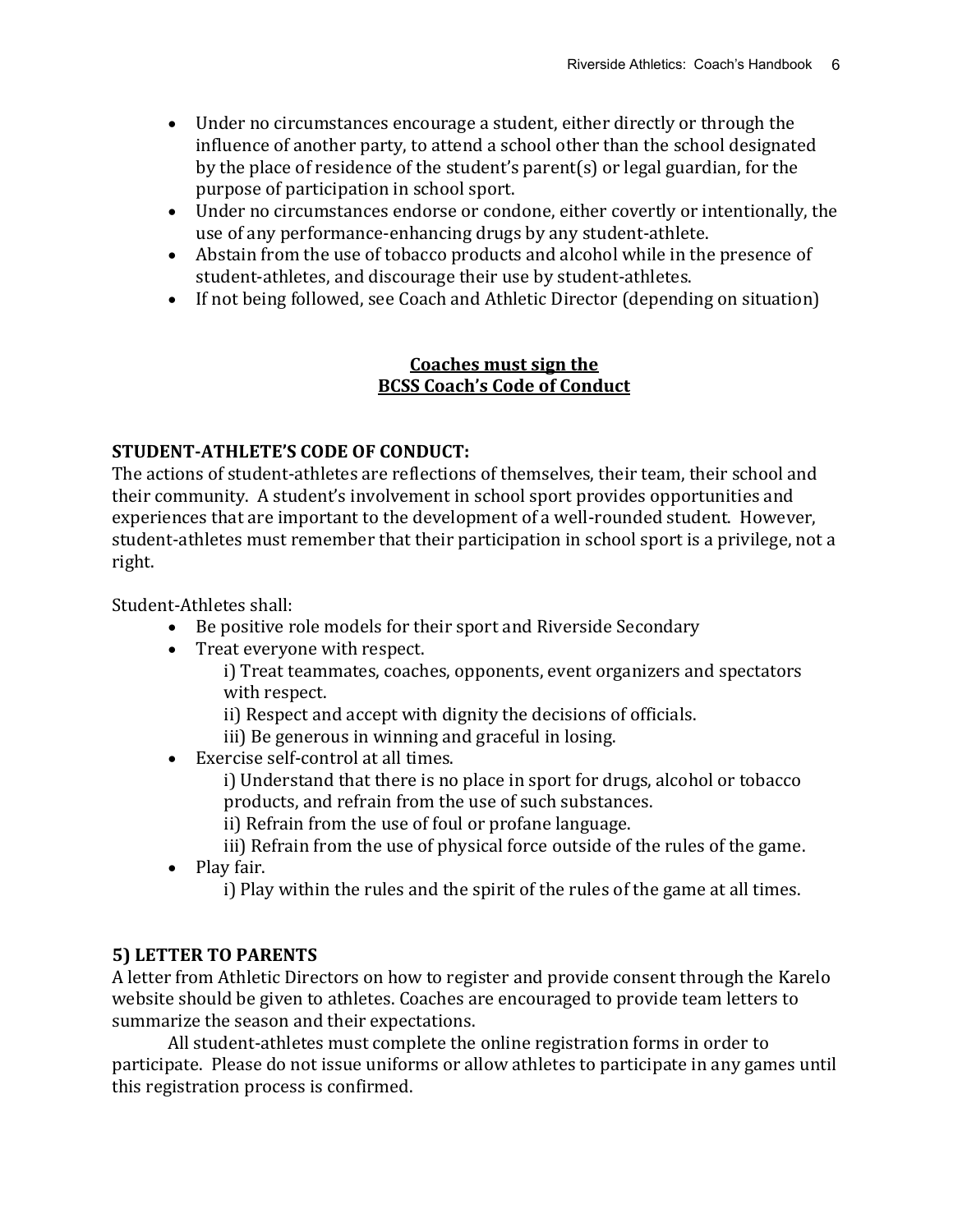## **6) PRACTICES**

Once the playing schedule begins, it is suggested that Junior teams utilizing the gym generally practice twice a week and Senior teams three times per week, depending on the number of games that week. For teams using outdoor facilities this suggestion is not so rigid. We must not only consider the academic requirements of our athletes, but also understand that facilities are limited.

Athletes are not obligated to participate in any practices or games for the upcoming season until their season is over. It is important for all coaches involved to agree to the athletes "out of season" participation.

## **7) SEASONS OF PLAY AND PRACTICE**

**"**We think that athletes should be encouraged to play multiple sports if they so choose. We understand, however, that students may decide to focus on only one sport and we must respect their choice.

- Players can interpret this message incorrectly so ensure that this message is clear.
- In-season coaches must ensure players commit or are up-front with where their priorities lie.
- Participation in multi-sport athletics of our athletes is encouraged.

"We support all in-season teams. However, we also believe that two weeks after inseason teams have been selected and the BCSS registration deadline has passed for that sport, out-of-season sports may meet or practice. It must be made clear that in-season athletes are not encouraged or required to attend these sessions. It is the intent of Riverside's athletic program to support the multi-sport athlete. Therefore, Riverside coaches, or someone speaking on their behalf, will not direct a student to avoid playing another sport.

"The coaches involved must mutually agree upon any involvement of in-season athletes. No inter-school games may be played out-of-season. Once the previous season's sport has concluded, an opportunity must be provided for all athletes to make the team during a formal try-out. This should be in place for all seasons, for all teams. A player should feel no pressure to miss an in-season practice or game because they fear that participation in the in-season sport will reduce their chances of making a different team."

In-season teams will be given priority to facilities.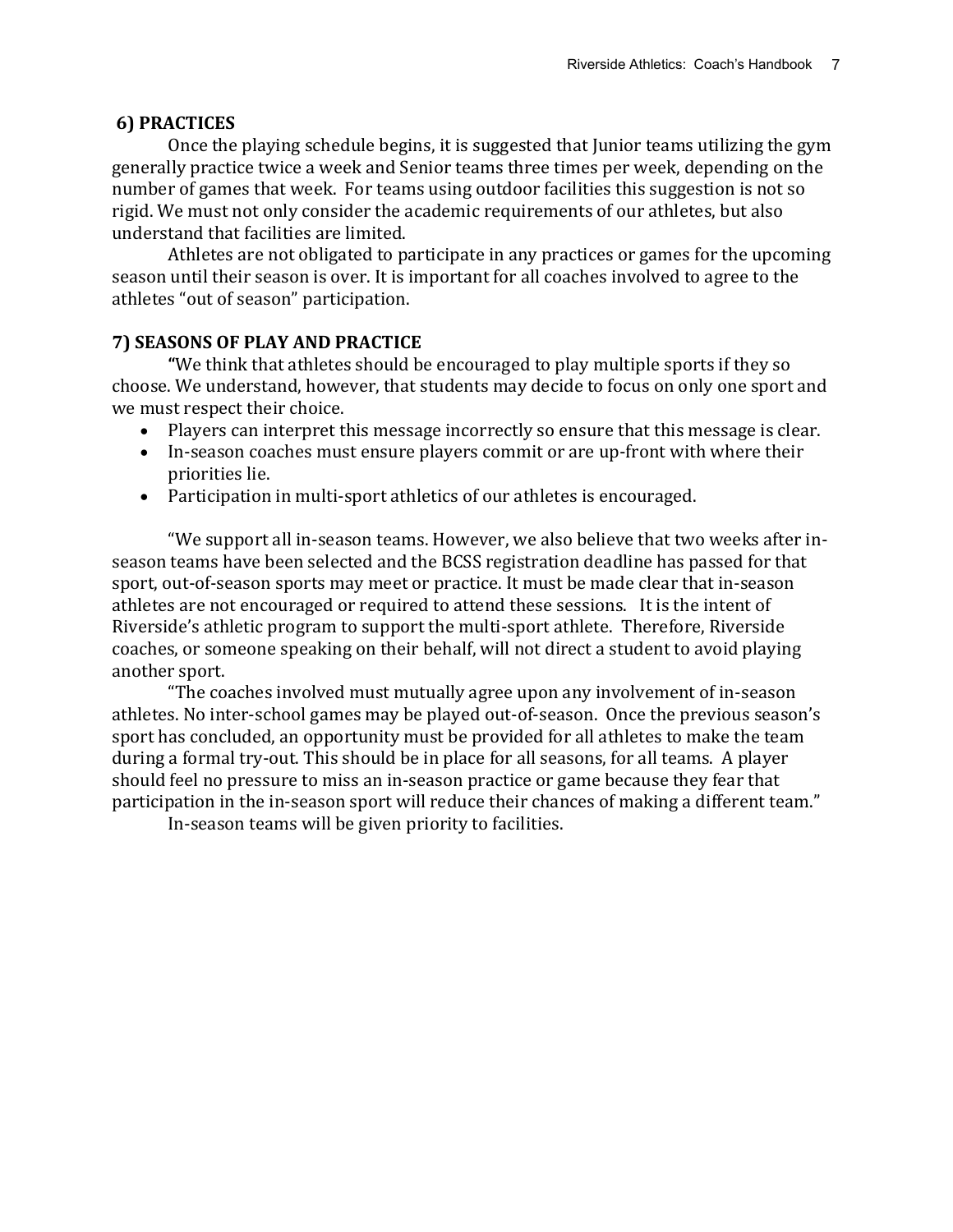# **8) ATHLETES PLAYING UP**

- i) **Riverside Athletes:** Athletes should play at their grade level. However, each situation should be judged on its own merits and agreed to by the coaches, Athletic Director, Principal and parents.
- ii) **Middle School Athletes**: Grade 8 students are part of the Riverside's community of schools. It is important to recognize and meet the needs of advanced athletes. Many young athletes have excelled in their given sports and in order to meet their needs request to participate on the Riverside teams may occur. In order to facilitate this process the following guidelines should be used:
	- (1) The parent(s) must initiate the process and consult the criteria of playing up as outlined by the district.
	- (2) The Coach, Athletic Director, Administration of Riverside and the parent(s) will discuss the merits of playing up, may include:
		- (a) Athletics performance: Ensure that the Grade 8 student has the technical skills to compete on the Riverside team.
		- (b) Social/Emotional needs: Ensure the Grade 8 student has the emotional and social maturity to fit in with the secondary school team. Also to ensure playing on the secondary school team does not damage the student's relationships at their middle school.
		- (c) Placement on a Riverside team: A middle school athlete shall not displace any Riverside students (that have the technical skills) from the given team.
		- (d) Submit the District "playing up form" to the District's "Playing Up" committee for their approval.
- iii) **Finalizing Playing Up:** All playing up scenarios must comply with BCSS policies and appropriate forms need to be completed.

# **9) UNIFORMS**

The Athletic Director shall look after purchasing appropriate uniforms in a costconscious manner. Coaches shall be responsible for issuing uniforms (see Athletic Director for sign-out sheet at least one day in advance), returning a copy of the sign-out sheet to Athletic Director, and collecting and returning uniforms at the end of the season. It is highly recommended that coaches collect uniforms at their last competition, as this tends to alleviate hours of hassle!

Uniforms should be worn only during games (or on game day to class, if desired by the coach). If the athlete is seen wearing any part of their uniform at any other time, such as during practices or PE classes, **it shall be confiscated** and not returned for the season. Please make this perfectly clear to your players!

## **10) FIRST AID KITS**

First Aid kits will be kept in the Uniform Storage Room. Please let the Athletic Director know if kits need replenishing. First Aid kits will be distributed with the uniforms.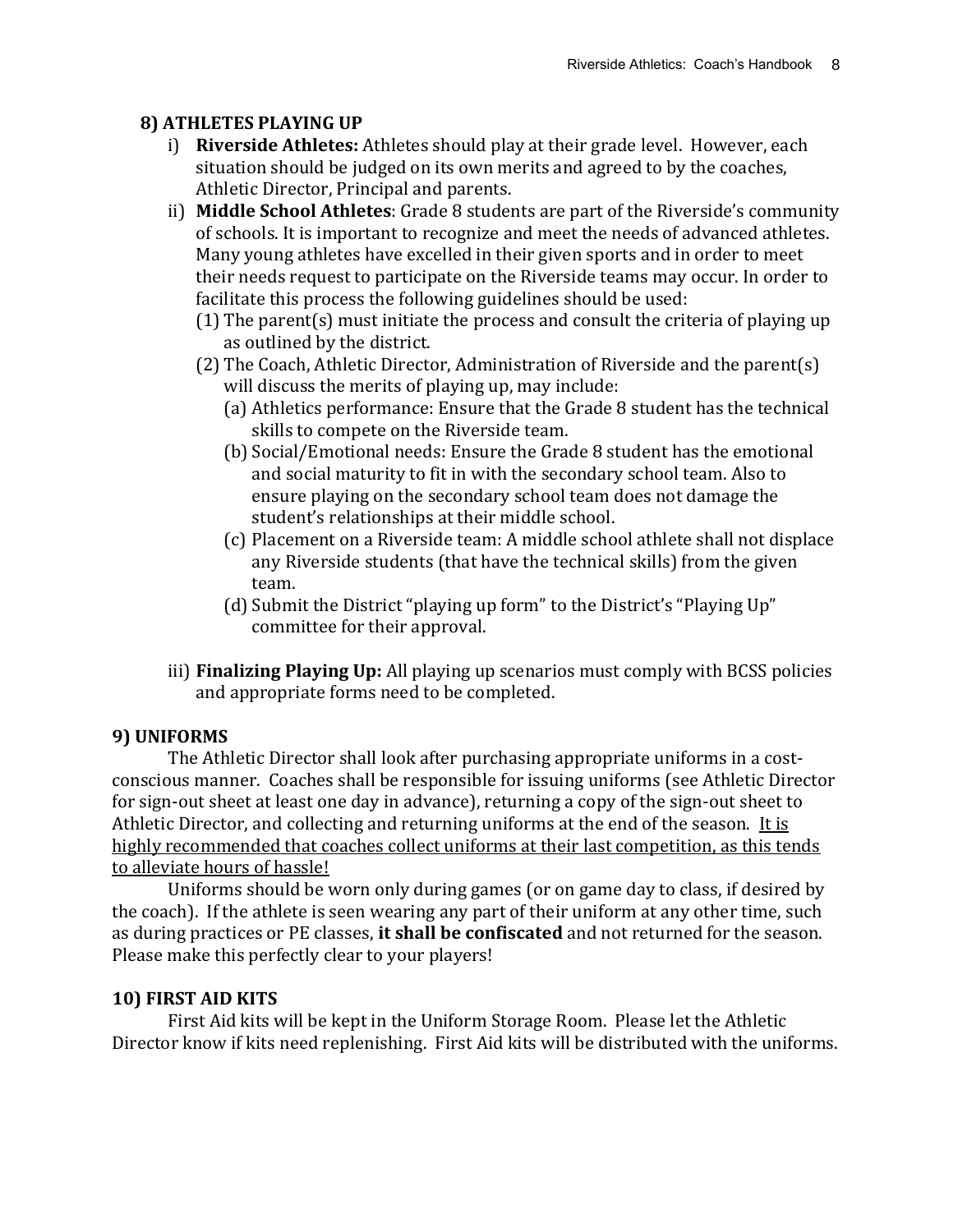#### **11) SCHEDULING GAMES, TOURNAMENTS & PRACTICES AT RIVERSIDE**

Please ensure you pass along any requests for games, tournaments or practices to the Athletic Director before booking so we can ensure there will be no conflicts with other activities or problems with officials. **Requests for additions or changes to the gym or field schedule must go through the Athletic Director.** 

Booking of Facility is completed by the Athletic Director. The booking calendar for each facility will be readily available online. No team or group should use the facilities without properly booking for liability reasons.

Tournaments should not conflict with class time. If a conflict will occur, a meeting with Athletic Director, PE department head and administration will need to occur prior to the times being set.

#### **12) OFFICIALS**

Officials are assigned according to individual leagues, and wherever possible certified officials should be used.

#### **13a) TRANSPORTATION**

Parent Drivers are required to adhere to District AP Policy 250: Field Trips.

#### **13b) TRANSPORTATION COSTS**

Transportation costs are not included in athletic fees.

#### **14) ACADEMIC WORK, BEHAVIOUR, ATTENDANCE**

Coaches should attempt to avoid missing school time as much as possible. To do this it is advisable to ask for the later time slots when entering a tournament. Please keep early dismissals to a minimum. **However, as long as student-athletes are up-to-date in class and will not be missing anything that cannot be made up at a later date, they should be allowed to participate in athletic competitions that cannot be scheduled outside of class time.** When a team will miss class time, a list of the students' names must be presented to the front desk three days prior.

When it is necessary to miss some class time, all participants must complete a "Homework Assignment" form. Coaches should attempt to provide teachers as much notice as possible before the competition.

It is the coach's responsibility to set aside homework periods during lengthy road trips. It is the student/athlete's responsibility to use this time effectively.

Coaches will inform staff of participants in their program.

**Students who do not attend school during the entire day or the afternoon session without a valid reason, should not be allowed to practice or participate in activities that same day.**

School rules are in effect at all times during all school functions. Minor infractions may be dealt with by the sponsor or referred to the administration on return to school.

In the event of a major disciplinary offence by a student on a multi-day trip, the coach shall, wherever possible:

1) notify the principal of vice-principal of the offence by phone;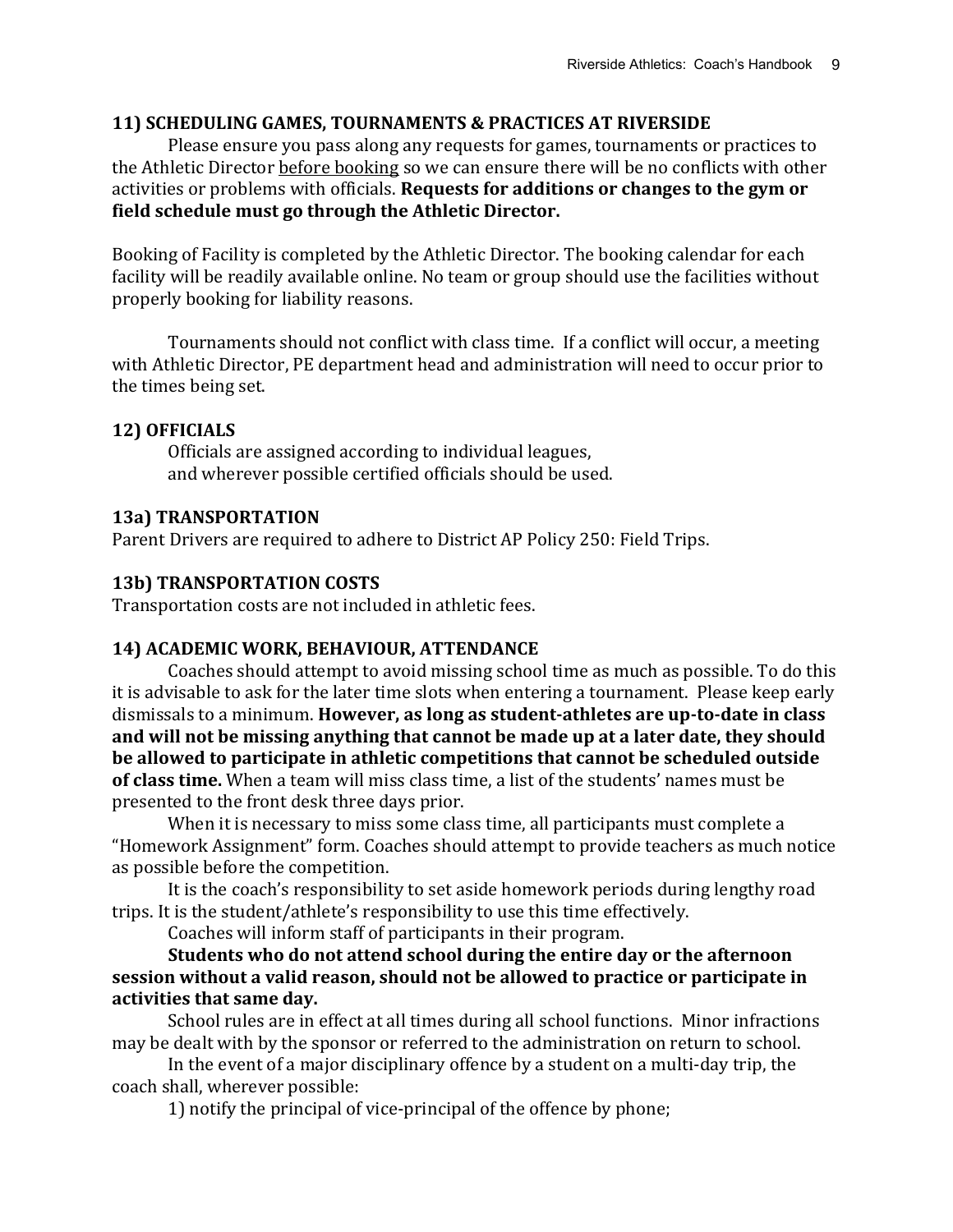- 2) notify the parent or guardian either directly or through the principal or viceprincipal;
- 3) upon approval of principal and parent, place the student on the appropriate commercial transport to be returned to Riverside.

# **If there are academic issues, then the Athletic Director and/or coach will work with the classroom teacher to a resolution that is in the best all-around interest of the student.**

# **15) OUT-OF-TOWN COMPETITIONS**

As it is important to have as little negative impact on a student's academic success as possible, the number of school days missed should be kept to a minimum. It is important that teachers should be made aware far in advance of any missed school days and student/athletes should be guided by the coach to complete these assignments. Cost to the Athletic Department and the student/athletes should also be considered when booking out of town competitions. All such trips must be cleared with the Athletic Director before confirming participation. An SD 43 employee must accompany a team on any overnight trip, or on any trip outside British Columbia.

- **(a) Cost Recovery: Out of town trips must be cost-recovery. Students are responsible for covering all costs except tournament entry fees. Student may be charged for costs associated with coach (eg, hotel costs, transportation costs, TOC costs) but these costs must be provided up front and not hidden costs.**
- **(b) Before traveling, a coach must ensure that the following aspects are completed:**
	- Seek and obtain approval from Athletic Director
	- Meet with Athletic Director / Administration prior to permission forms going to players. Costs to be covered by school and by team must be established first.
	- Roster with emergency contact list must be placed in the appropriate administrator's letter box prior to departure. This includes contact numbers for the coaches while on the trip and home numbers for coaches too.
	- If classes will be missed, a roster must be submitted to the front desk prior to the trip.
	- Coach should ensure that athletes have gathered homework assignments from their teachers.

# **16) TOURNAMENT & EXHIBITION GAMES EXPENSES**

All spending must go through Athletic Director for approval. Ultimate spending decision is authorized by Principal.

For out-of-town tournaments within the province, the team should cover the total cost of accommodation & transportation.

For Provincial Championships, coach must meet with Principal to discuss costs.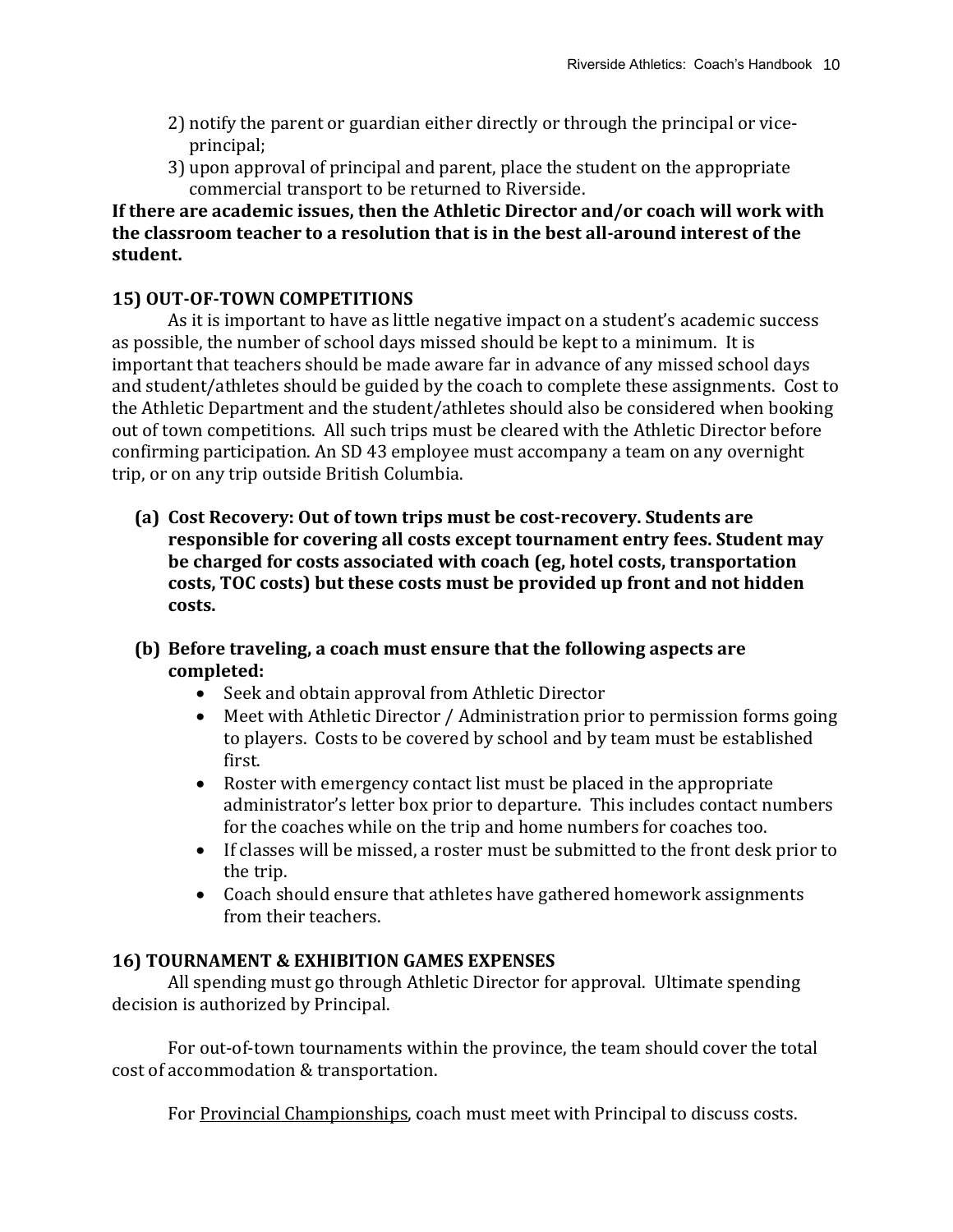For International competition, participants should cover the entire cost.

## **Cost Recovery: Students are responsible for covering costs. Student may be charged for costs associated with coach (eg, hotel costs, transportation costs, TOC costs) but these costs must be provided up front and not hidden costs.**

 Any tournaments hosted by Riverside should be self-sufficient-tournament entry fees, sponsorships, admissions and concession may be used to cover costs of referee expenses and awards.

**All expenses must be authorized by the Athletic Director. Please do not submit sheets to the accountant without the Athletic Director's signature. Also, please make it perfectly clear what the money is being used for. Prior Authorization is required before spending to guarantee reimbursement.** 

## **17) FUND RAISING**

- All fund-raising endeavors must be approved by Principal prior to event**.**
- Admission will rarely be charged for home games (except in exceptional circumstances which will be approved by Athletic Director and Administration prior to the event).

## **18) TEAM COMMITMENT AND CONTRIBUTION TO ATHLETIC PROGRAM**

Athletes should contribute to the overall Riverside Athletic Program by:

- Being positive role models for their sport
- Setting up and taking down equipment at beginning and end of games.
- Assisting with officiating other teams' games and their own tournaments.
- Attending Athletic Awards Night at end of year.

## **19) PARTICIPATION IN MORE THAN ONE SPORT OR OTHER EXTRA-CURRICULAR ACTIVITY PER SEASON**

Where possible we feel a student should be encouraged to participate in more than one sport or extra-curricular activity per season. We should attempt to avoid conflicts by adjusting practice times where possible but if this not possible we must compromise sometimes (i.e. a student always attends a performance over a practice and alternates conflicting practices.) However, in the event of a conflict between teachers / coaches concerning a student participating in more than one activity per season the problem will be resolved by any of the following possibilities:

- meeting between the two teachers or coaches, the Athletic Director and the student
- meeting between the two teachers or coaches, the student, the Athletic Director and an Administrator
- meeting between the two teachers or coaches, the student, the Athletic Director, an Administrator and a parent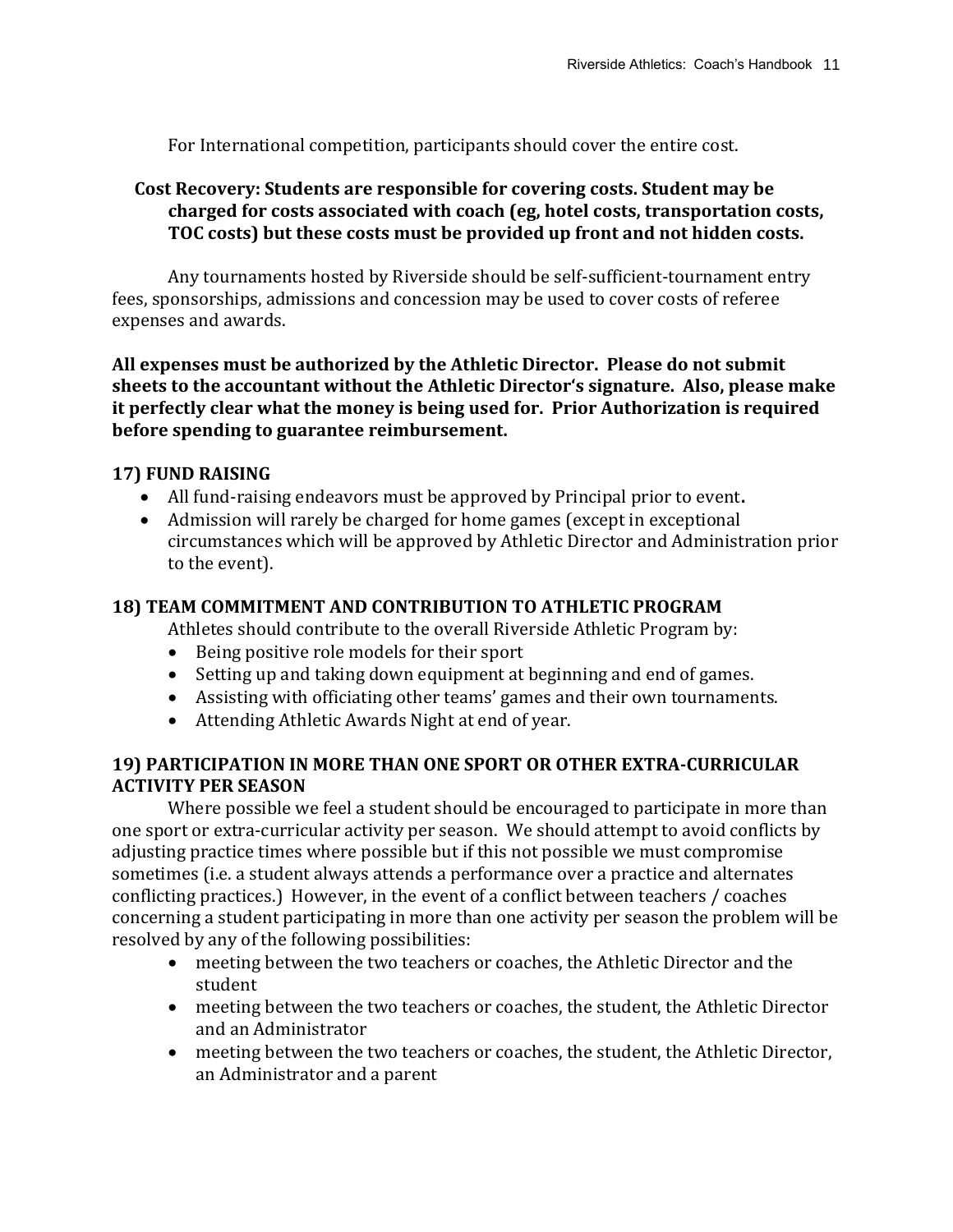## **20) ATHLETIC AWARDS**

At the end of the year, Riverside will host an Athletic Awards Night. All coaches and athletes are expected to attend. "General Participation" certificates will be awarded as well as more specific awards (Most Valuable Player, etc.), depending on the coach's preference. The coach shall complete an "Athletic Awards Form" and return it to the Athletic Director upon completion of their season. Each team shall award two awards to their team.

The Male and Female Athlete of the Year, the Gordon Betcher, the Bryan Evans and Outstanding Athlete Awards will be determined at a meeting of all interested and available coaches and will be presented at the year-end School Awards Night or at the Athletic Banquet.

Male and Female Athlete of the Year Awards: Recipients of these awards are required to be multi-sport athletes as the primary criteria. Secondary criteria will be individual athleticism as determined by the interested coaches.

Bryan Evans Award: Recipient will be a graduating athlete who has made considerable contributions back to the Riverside Athletics program.

Gordon Betcher Award: Recipient will be the graduating athlete who has demonstrated the highest average percentage for their graduating year.

Outstanding Athlete Award: Recipient will be a graduating athlete who demonstrates the highest level of athleticism. This athlete may or may not have participated in multiple sports.

# **21) BANNERS FOR THE GYM**

- Banners will be made and hung if:
	- The team wins their league Championship (not just their season)
	- The team is Top 3 in the Fraser Valley or Equivalent Championship
	- The team finishes Top 3 at a junior or senior BC championship

\*\* Individual names for FV Champion or Top 3 Provincial finish will be celebrated with banners.

# **22) ATHLETIC DIRECTOR'S DUTIES**

- Coordinate school philosophy towards athletics.
- Coordinate the Karelo Registration system
- Update coaches will Karelo data (registration and medical forms)
- Update Coach's Handbook and ensure each coach receives one
- Ensure coaches complete Code of Conduct form in September
- Ensure parent drivers meet District AP 250: Field trips requirements
- Coordinate all gym and field bookings (ensure equitable use of facilities)
- List of Fall, Winter and Spring home games to Administration.
- Assist with tournament organization where possible.
- Purchase, sign-out and monitor uniforms (inventory at end of each season or year)
- Ensure equipment for each sport is available and is kept at a satisfactory level
- Book officials where necessary and assist with officiating of home games.
- Monitor and administer Athletics account